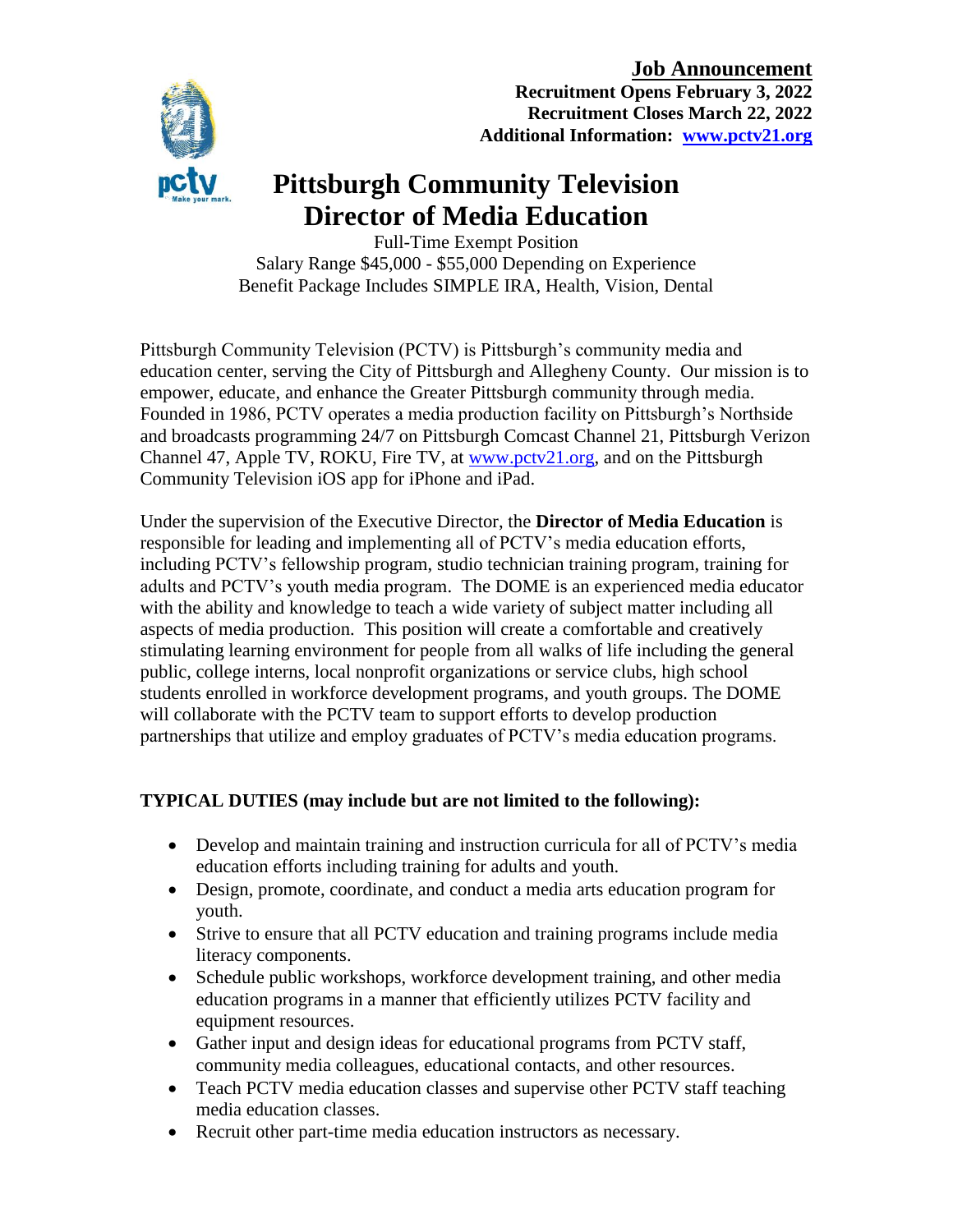- Recruit participants and manage enrollment of PCTV media education classes in collaboration with the PCTV team.
- Provide support for the marketing and promotion of PCTV media education programs.
- Develop media education partnerships with other organizations in collaboration with the PCTV team.
- Oversee PCTV's media fellow and studio technician training program with support from the Production Manager, ensuring that participants receive a highquality educational experience and on the job experience and training.
- Foster an active space where community members and media makers can connect with each other.
- Develop policies and procedures that support the goal of a robust media education program.
- Prepare reports on the plans, activities, and outcomes of PCTV media education and training programs.
- Support PCTV in grant writing.
- Performs other duties as assigned by the Executive Director.

# **QUALIFICATIONS:**

- Creative and innovative approach to media education.
- Ability and desire to teach.
- Experience developing and implementing instructional curricula.
- A thorough understanding of media production styles and processes.
- A thorough understanding of, and experience with, a wide variety of audio and video production equipment and software.
- Strong scheduling and organizational skills.
- Strong people and customer service skills.
- Highly positive and enthusiastic style; commitment to ongoing self-improvement, quick resolution of problems, and a proactive communication style.
- Excellent written communication skills; ability to compose, edit and proofread materials.
- A working knowledge of Mac OS, Microsoft OS, Microsoft Office software suite (word processing, spreadsheet, database, presentations), and specialized media production software including Adobe Creative Cloud software including Adobe Premiere Pro.
- Commitment to the mission and philosophy of PCTV.
- Demonstrated ability to manage multiple projects, with sound judgment, changing priorities, and be thorough, organized, and attentive to detail.
- Work creatively and flexibly in a collaborative team environment, operating autonomously with minimal supervision, but accepting direction, supervision, and guidance when appropriate.
- Ability to represent the organization professionally.
- Ability to communicate and work effectively with other people of diverse social, cultural, economic, age, gender, and ethnic backgrounds.
- Exercise good judgment, discretion, and maintain confidentiality of sensitive information related to agency business, personnel, and operations.
- Ability to meet deadlines and demonstrate advanced project management skills.
- Communicate concerns and conflicts openly and positively, and work to resolve and solve project challenges with peers, co-workers, and supervisors.